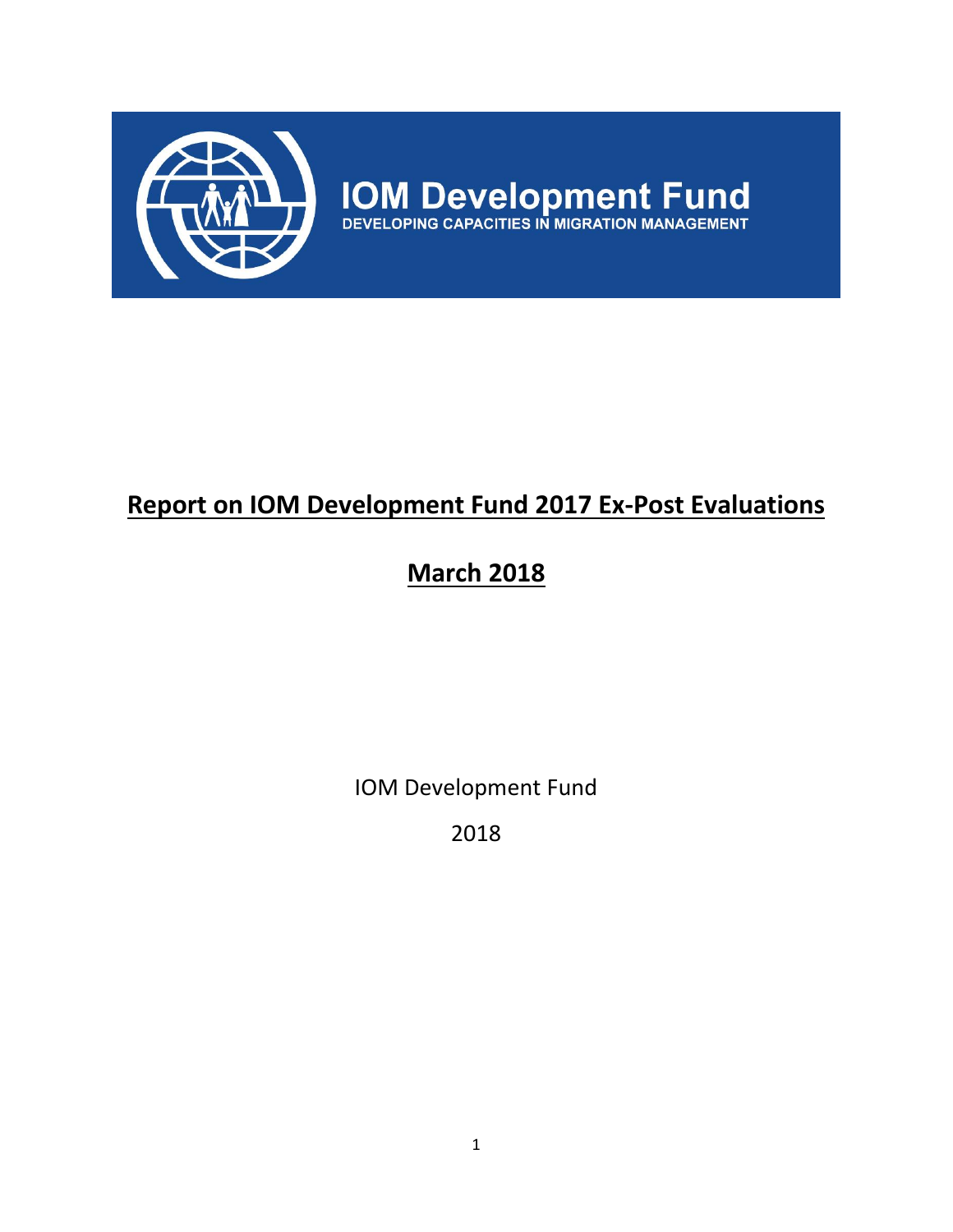## Contents

| Annex 1: Challenges encountered and discussed during the ex-post evaluations 14       |  |
|---------------------------------------------------------------------------------------|--|
| Annex 2: Positive impacts encountered and discussed during the ex-post evaluations 14 |  |
|                                                                                       |  |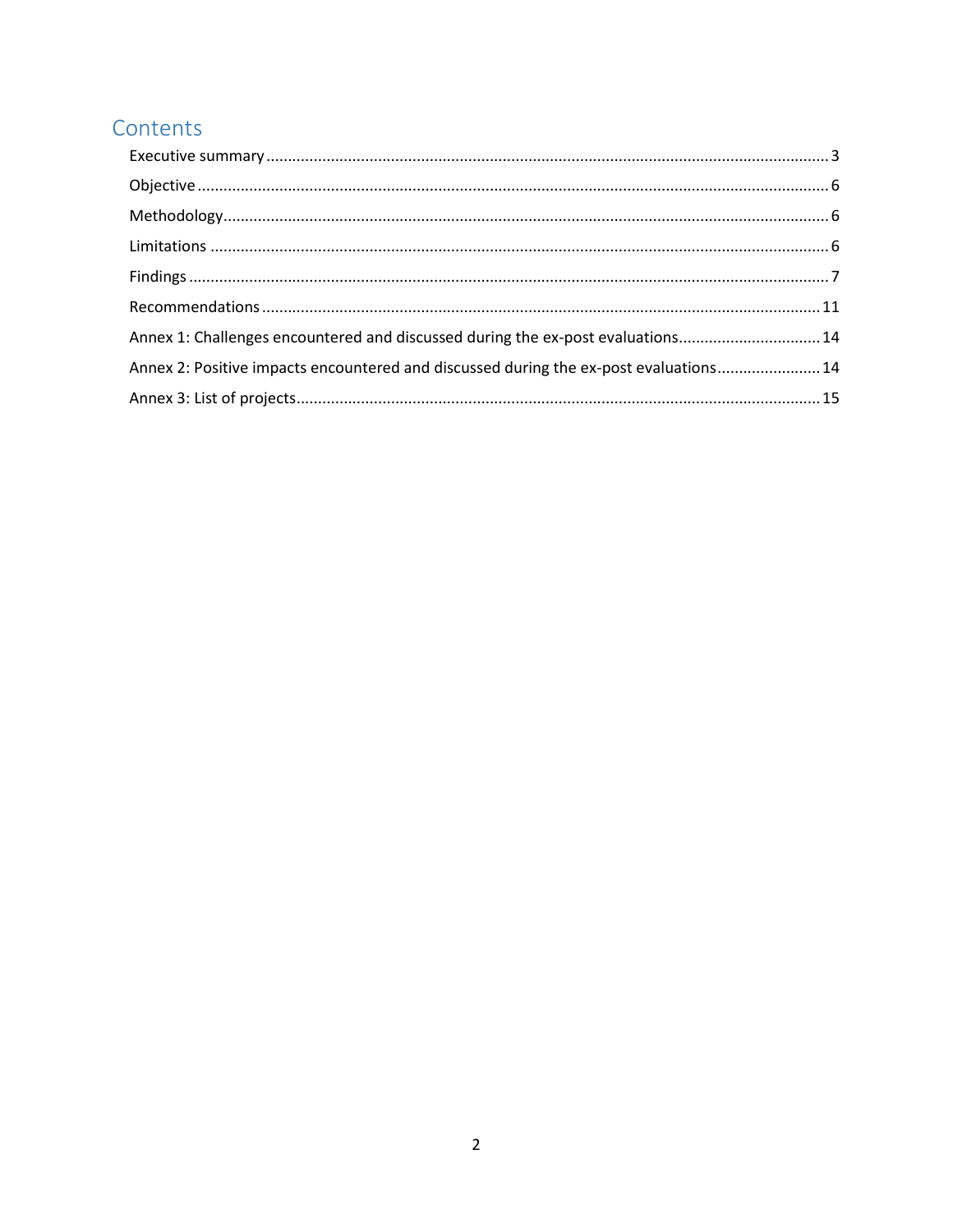## <span id="page-2-0"></span>Executive summary

The IOM Development Fund completed a review of all ex-post evaluations carried out on IOM Development Fund projects during the 2017 calendar year. The goal of the review was to collate the key findings from all the evaluations, analyse them, formulate lessons learned, and then provide recommendations. The recommendations would be shared with project developers, managers and technical specialists and incorporated into the Fund's Strategic Plan for funding disbursement decisionmaking.

This report constitutes a rapid assessment of nine projects.

## **Key findings**

The key findings from the review are as follows:

## *Relevance*

- $\triangleright$  Project interventions were found to be highly relevant and suited to context.
- $\triangleright$  Theory of change (ToC) was not explicitly discussed in the documents and in many cases lacked cause-effect relationship analysis; however, it was anchored in the regional context and took into account regional strategies, as well as IOM's institutional and the Fund's priorities.
- $\triangleright$  Stakeholder involvement during project design was found to be insufficient.
- $\triangleright$  Results statements and realistic indicators could have been better formulated.

## *Effectiveness*

- $\triangleright$  Projects reached or exceeded stated outputs and outcomes with financial and technical capacity contributing to the achievements.
- ➢ Government involvement in planning was found to lead to added value capacity-building in the replication of activities.
- $\triangleright$  Regional projects encountered challenges in coordination, collaboration, implementation and addressing challenges.

#### *Efficiency*

- ➢ Projects were cost-effective and implemented within budget. Benefits were maximized by leveraging external resources from partners and selecting appropriate participants in capacitybuilding activities.
- $\triangleright$  Projects were implemented with appropriate and transparent administrative procedures and with ongoing feedback from stakeholders to adjust activities to reflect changes in context.
- $\triangleright$  Monitoring procedures were relatively weak for all projects.
- $\triangleright$  Unrealistic time frames were evident for the majority of the projects, and no immediate presence or remote management were identified as issues delaying activities.

#### *Sustainability*

- $\triangleright$  Benefits emanating from the projects continued to be of value to the Member States and other stakeholders, with projects that had a high level of engagement from government partners from the beginning proving to be the ones with the most sustained activities.
- $\triangleright$  Limitations to sustainability included a lack of human and financial resources and structural issues within government.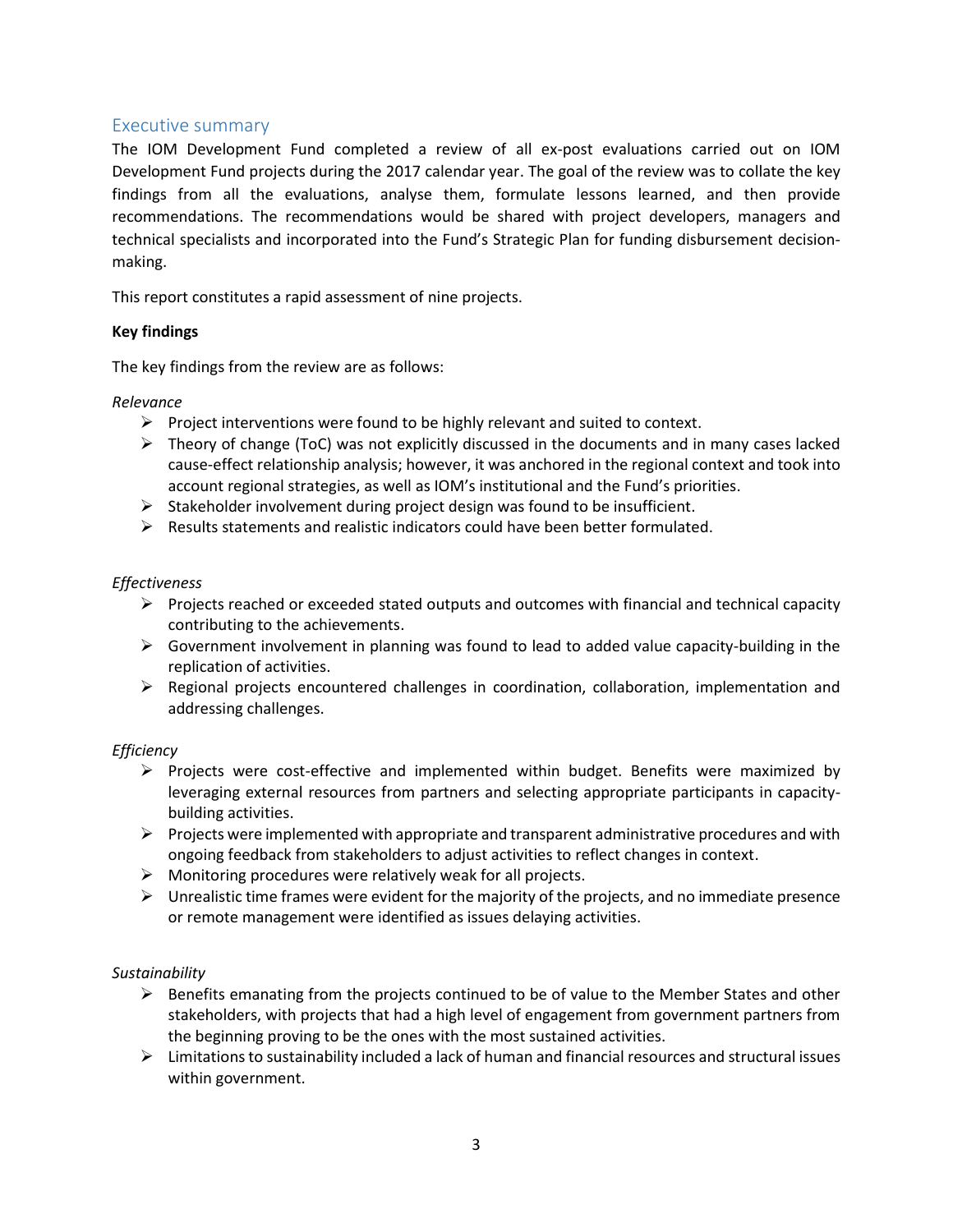*Impact*

 $\triangleright$  In general, the projects influenced future development or finalization of relevant policies in migration and informed inclusion of migration issues in any planning and policy formulation.

*Cross-cutting issues*

- $\triangleright$  Adherence to a rights-based approach was evident in most projects even if not explicably mentioned in the project documents.
- $\triangleright$  The more recent projects aimed to mainstream gender throughout the project documents.

#### **Key recommendations**

Key recommendations from this review for any future project development are as follows:

#### *Relevance*

- $\triangleright$  Deepen TOC-based analysis and documentation.
- $\triangleright$  Formulate interventions using a participatory process, in collaboration with the relevant IOM Country Offices and key stakeholders in the benefiting country(ies).
- $\triangleright$  The use of workshops for the formulation of interventions would improve the level of buy-in and the understanding that partners would have about the project, and would encourage their active participation in the implementation of related activities.
- $\triangleright$  Involve the monitoring and evaluation expert in the design of the project results framework.
- $\triangleright$  Improving project planning and design is critical to ensuring the proper articulation of results, indicators and an overall ToC.
- ➢ As IOM works towards a results-based management approach, these are increasingly important considerations for new proposals, as a results focus starts at the planning stage.

## *Effectiveness*

- $\triangleright$  During project design and implementation, fully involve stakeholders, especially in supporting National Development Plans, and better link activities to decision-making processes in the government.
- $\triangleright$  Establish a communication plan before commencing a new intervention in a new country in order to avoid creating misunderstandings or erroneous ideas by beneficiaries concerning IOM support. This is especially important when working with vulnerable groups.
- ➢ Sound assumptions/risk analysis are required at project development stage.

## *Efficiency*

- $\triangleright$  Reconsider the remote project implementation model, as it requires greater resources, including increasing efforts for project monitoring, and consider hiring local staff to ensure IOM presence.
- $\triangleright$  Continue to look at innovative ways to find alternative modalities of funding for workshops and training courses to improve project efficiency.
- $\triangleright$  Require counterparts to cover at least part of the costs of attendance.
- $\triangleright$  Use less ambitious project time frames and targets in order to avoid no-cost extensions.
- $\triangleright$  Strengthened capacity in monitoring and evaluation should allow projects to establish enhanced monitoring tools and processes. This would allow staff to collect more systematic data on the medium- and long-term effects of the projects – for example, by incorporating tracer studies for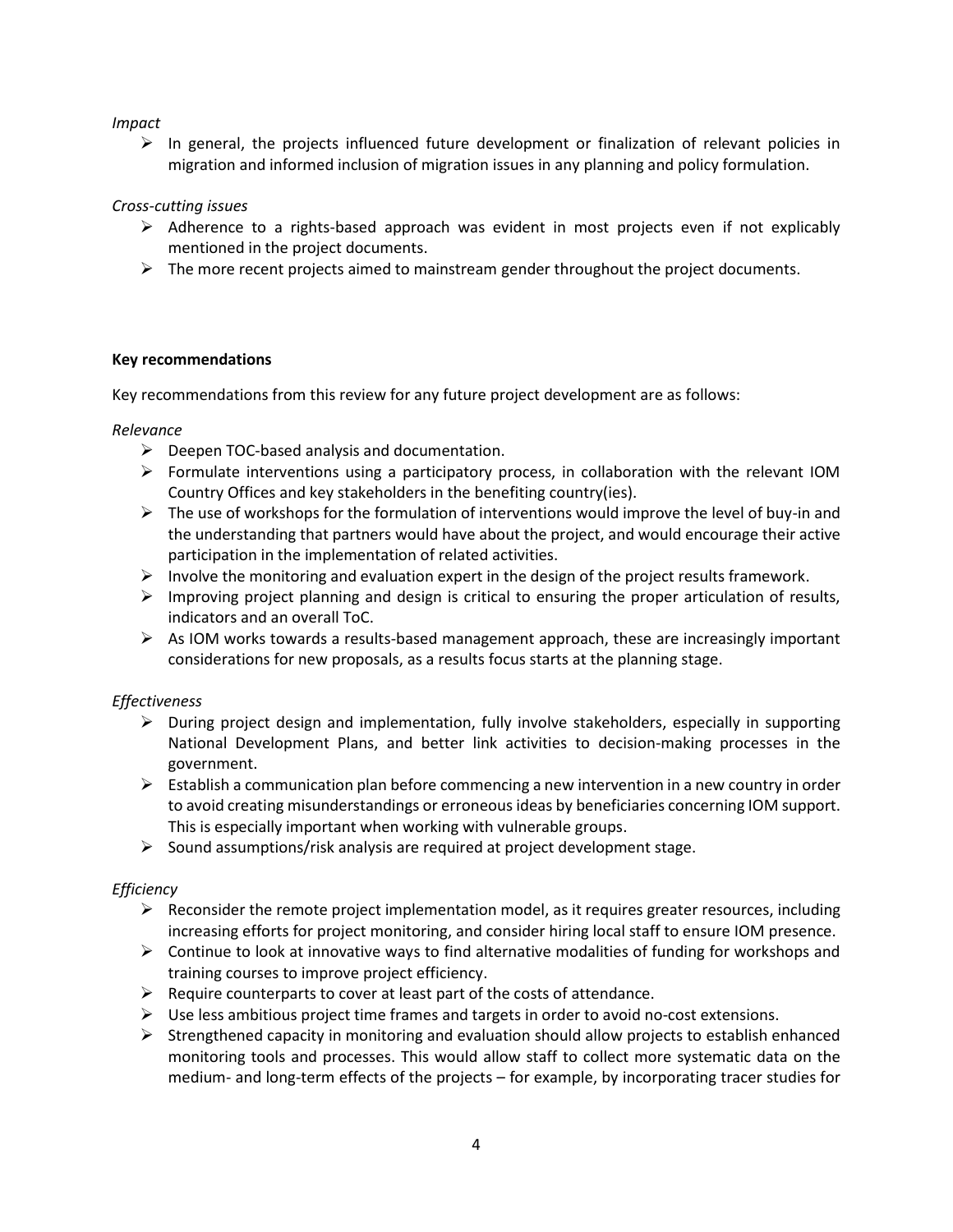trained individuals, which would require a more systematic approach to obtaining and maintaining contact details of project beneficiaries.

#### *Sustainability*

- $\triangleright$  When possible, continue engaging with governments after the project ends, in order to (a) sustain and expand the results achieved through the project, and (b) to build upon capacities and knowledge of migration management among governments, civil society and private sector actors, among others.
- ➢ Projects that follow IOM Development Fund initiatives should complement and reinforce past projects and complement each other using an integrated programme approach.
- $\triangleright$  When the actors are the same, current projects should benefit from past projects in terms of improving the sustainability of results.
- $\triangleright$  In thematic areas such as trafficking in persons (TiP) and protection of victims, a long-term intervention is necessary, as is government buy-in to take on activities.
- $\triangleright$  Clarity is required in any legal agreement made by service providers as their action can affect sustainability of project benefits.
- ➢ A lack of post-project engagement or mobilization to promote a Migration Profile will negatively impact the attention to and interest in sustaining the momentum of the project results.
- $\triangleright$  Consider starting a Migration Profile with a Line 1 allocation only so it may be possible to continue activities with a Line 2 allocation.

#### *Impact*

 $\triangleright$  Enhance publicity on the project outputs. Increased strategic promotion of documents, such as migration profiles, is still necessary to make them known among a wider strategic audience, both in the country and beyond, and to promote their use in policy development, project design, research and studies, among others.

#### *Cross-cutting issues*

 $\triangleright$  Include a gender focus throughout implementation of projects. This means that gender-related structural inequities must be taken into consideration in all activities, particularly in any documents produced by the projects and in any training delivered.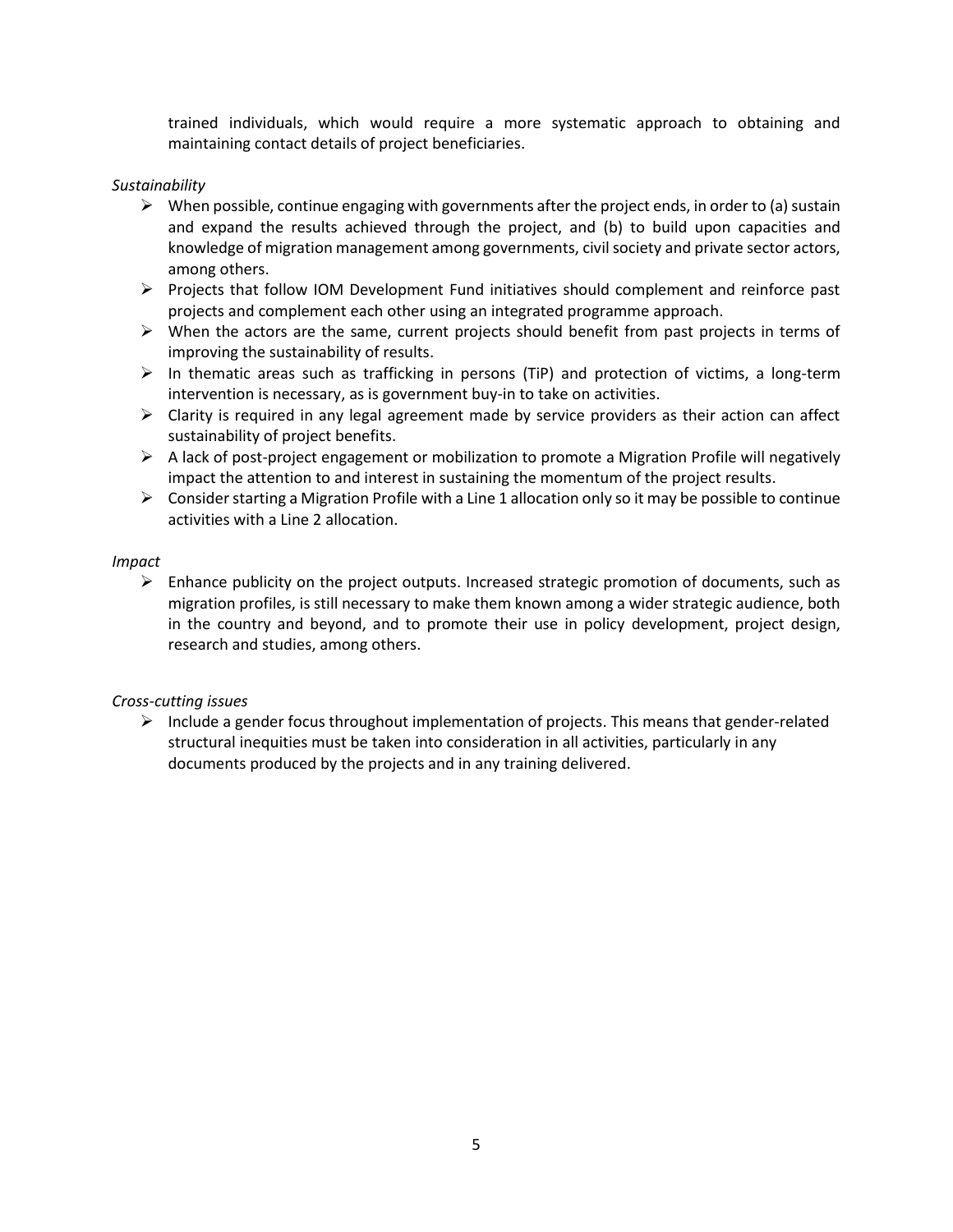## <span id="page-5-0"></span>**Objective**

The objective of this review was to examine all of the ex-post evaluations carried out on IOM Development Fund projects during the 2017 calendar year, summarize and analyse the key findings, formulate lessons learned and then provide recommendations for the Fund's Strategic Plan and funding disbursement decision-making. More specifically, the review of the reports was aimed at collating results in regard to the relevance, effectiveness, efficiency, sustainability and impact of the projects implemented. The report will be shared widely with IOM staff developing and implementing projects, as well as those at the regional offices.

## <span id="page-5-1"></span>Methodology

The methodology for this review consisted of reviewing all of the evaluation reports submitted during 2017 and then extrapolating and analysing the key findings with regard to the five standard Development Assistance Committee of the Organization for Economic Cooperation and Development (OECD-DAC) core evaluation criteria – relevance, effectiveness, efficiency, sustainability and impact – into a qualitative database. Cross-cutting issues, such as the use of a gender approach in project development and implementation, were also considered. Lessons learned were summarized in order to then develop recommendations.

In keeping with social science ethics standards and IOM's Data Protection Manual, consent was explicitly sought in all interactions during the ex-post evaluations, and all efforts were made to ensure confidentiality of data provided by respondents.

## <span id="page-5-2"></span>Limitations

It is important to note that this report details a rapid assessment carried out over a 10-day period. The core activity involved reviewing the evaluation reports and final reports of the projects specified.

A total of nine ex-post evaluations were reviewed. Although this is a qualitative review, the evaluation criteria assessed during each ex-post evaluation can be considered to provide an accurate evaluation of each project. Some limitations need to be highlighted:

- ➢ Some evaluations did not consider one of the five OECD-DAC core evaluation criteria, such as impact or sustainability, thereby reducing the ability to make comparisons between the different evaluations.
- $\triangleright$  The evaluations varied in scope and quality which resulted in some challenges when trying to extrapolate comparable findings.
- $\triangleright$  In some cases, there was limited participation by civil society organizations in the evaluations.
- $\triangleright$  Transferring of government officials made it sometimes difficult to assess the knowledge transfer achieved.
- $\triangleright$  In the case of regional projects, evaluators were limited in most cases to visiting one country, thereby creating an imbalance in the amount and quality of information available since survey and remote interviews do not usually yield the same wealth and nuance of information that a series of in-person interviews provides.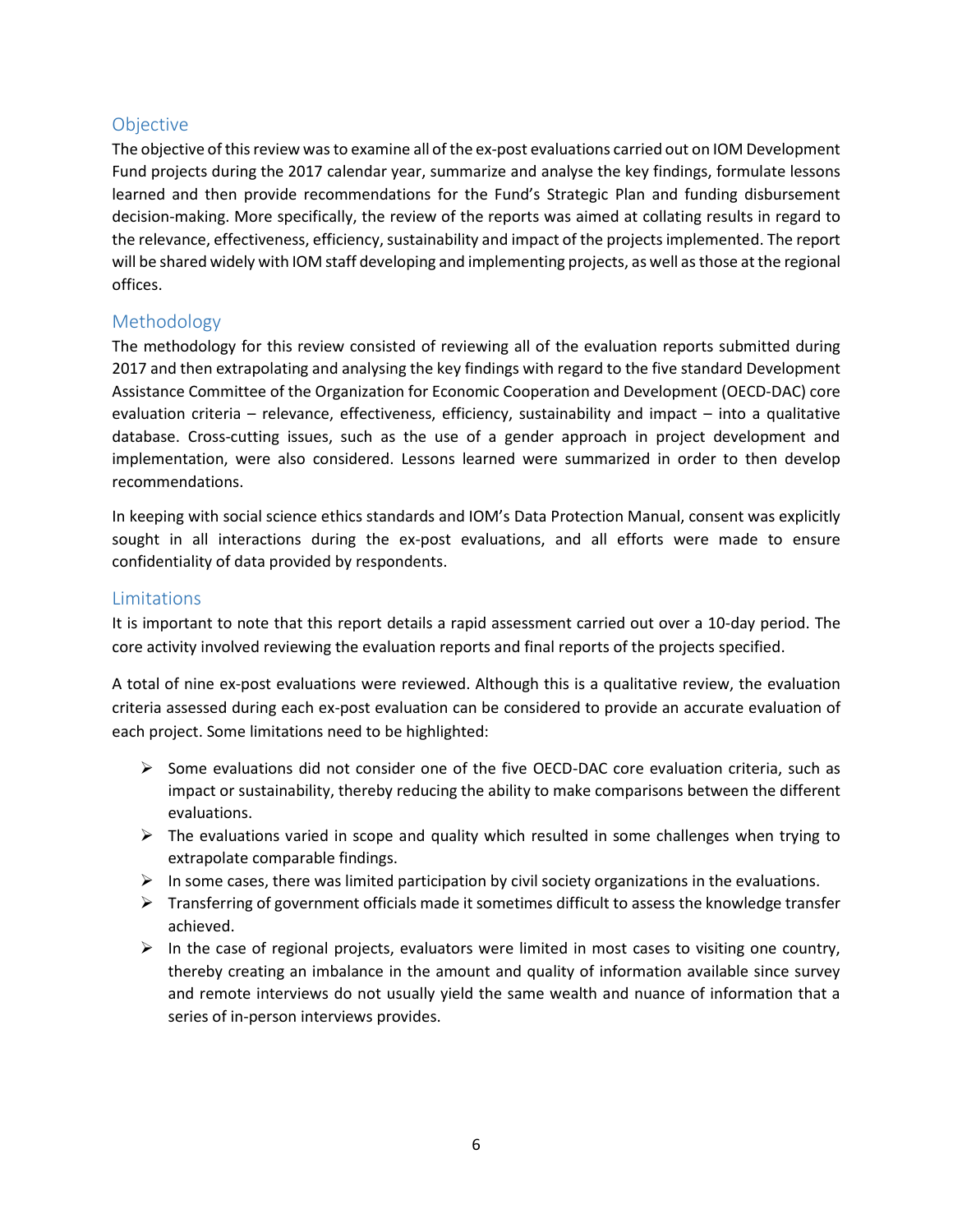## <span id="page-6-0"></span>Findings

This section presents the findings organized according to the evaluation criteria of relevance, efficiency, effectiveness, sustainability and impact, based on the OECD-DAC criteria for evaluating development assistance. The evaluation criteria and the findings are provided.

#### **Relevance**

All project interventions were found to be highly relevant for and suited to the context and challenges of the countries, responding to direct requests and priorities of the benefiting countries. Bottom-up approaches to project conceptualizations seemed to be the most successful.

The projects' ToC was not explicitly discussed in the project documents but within the results matrix they were internally logical, suited to the context and challenges of the benefiting countries.

In many cases, the ToC description lacked a cause-effect relationship analysis ("problem tree"). It also lacked the inclusion of preconditions that must exist to enable the projects, the negative factors that could hinder the projects' ToC and the positive factors already in place that the project could utilize.

The ToC was anchored in the regional context and the project design took into account regional strategies. The projects were also aligned to IOM's institutional priorities and to the Fund's priorities.

The formulation/design of the projects did not include a participative workshop with all partners – all were based on individual meetings conducted with specific stakeholders and partners. Stakeholder involvement in project design was found to be too limited.

Though the framing of results statements and selection of realistic indicators generally

*Relevance relates to the extent to which the project's objective and intended results remain valid and pertinent either as originally planned or as subsequently modified for the beneficiaries that it is intended to serve. An assessment of the project's relevance to the main stakeholders is aimed at determining whether the objective and outcomes identified and formulated during project design are consistent with the priorities of the beneficiaries, the national or local government, and the donor. These perspectives were explored by the evaluators through project document review, participatory observation, stakeholder interviews, direct beneficiary surveys, focus group discussions and questionnaires.*

*In addition, the evaluations explored the alignment of the activities undertaken through the project with the strategies and work plans of the relevant institutions, as well as IOM's broader institutional objectives and the objectives of the Development Fund. These lines of enquiry allow the evaluation to reconstruct and make explicit the ToC underlying the project, and assess the various links between outputs and outcomes.*

#### *Theory of change*

*ToC is a way of understanding the larger change (impact) that an organization seeks to bring about and the steps that it envisages to do so, taking into account the context within which this will occur. Just as importantly, ToC articulates the underlying assumptions within these various steps, and can thus help to ensure that the assumptions are theoretically sound.* (Center for Theory of Change)

reflected the intended action, more specific or scoped statements could have been more effective. Some results statements were found to be framed inappropriately as activities. Outcome statements used activity language instead of change language. Use of change language helps monitoring and evaluation to identify quickly the change that needs to be monitored or evaluated. Outputs are not just merely activities completed (such as training conducted) but also the immediate result that comes about after an activity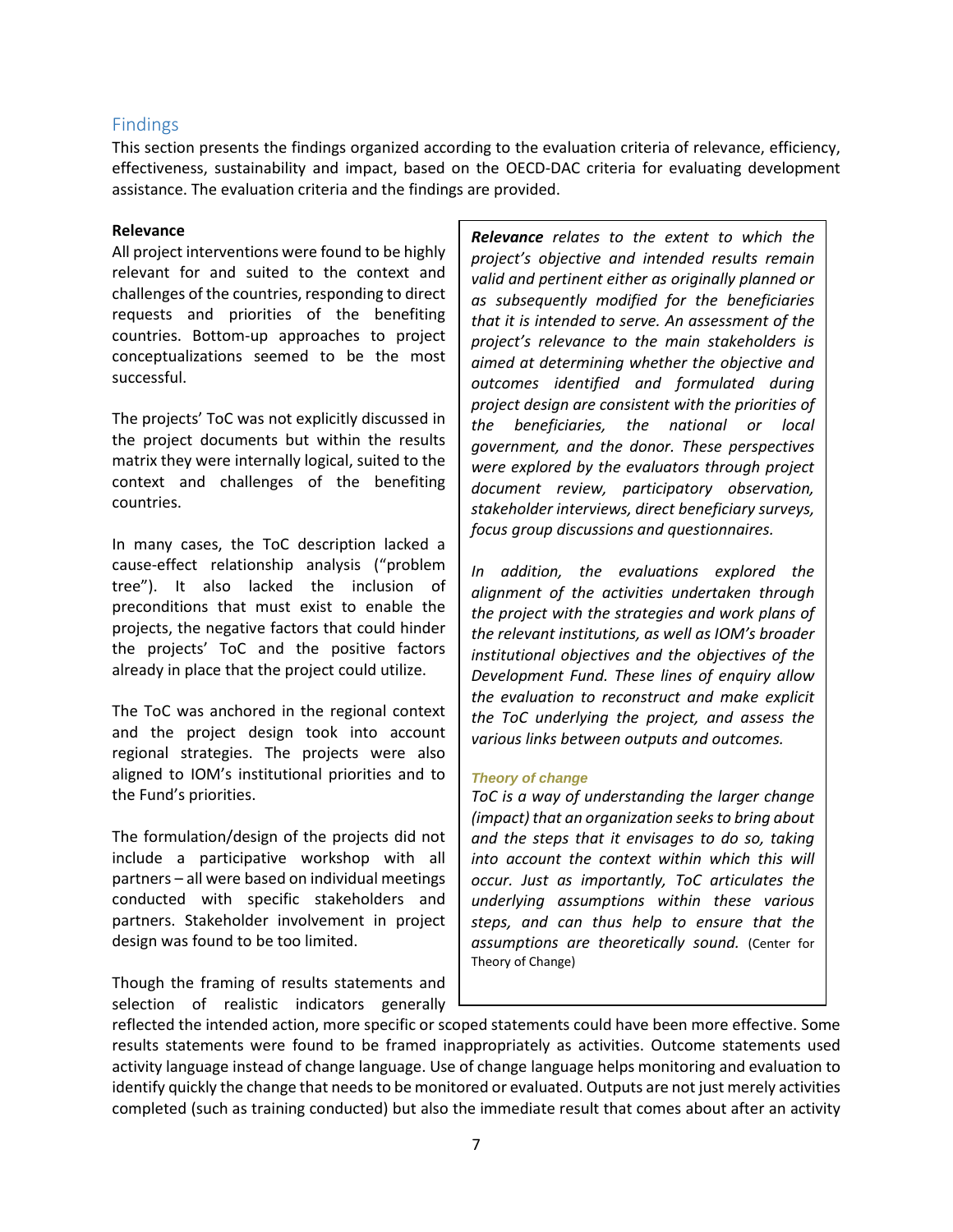is completed (such as gained knowledge), which can easily be measured using a pre- and post-training assessment.

In some cases, it was found that the contribution to increase technical capacity was limited due to the limited nature of the project.

#### **Effectiveness**

Overall, the projects that reached or exceeded their stated outputs and outcomes involved close collaboration with partners and stakeholders.

The financial and technical capacities provided by the projects were said to have contributed to the achievements with satisfaction, which assured both support to the government and good communication with all stakeholders.

The close involvement of governments in activity planning was found to add value to capacity-building and allowed them to replicate the activities.

For migration policies, the presence of a central data repository was found not to be an ideal indicator for evidence-based policymaking, being too limited.

For some counter-trafficking initiatives, creating a parallel system of assistance was found to limit the impact of intervention in the long term, reducing effectiveness and efficiency of the intervention.

#### **Efficiency**

Overall, the projects were cost effective, implemented within budget, established processes to ensure the minimization of costs but the maximization of benefits by leveraging external resources from partners, many times in kind, and selected appropriate participants in capacitybuilding activities.

The projects were efficiently managed, with appropriate human and financial resources available for implementation, appropriate and transparent administrative procedures and clear evidence of seeking ongoing feedback from stakeholders to adjust activities to reflect changes in context. Some projects would have benefited from a higher budget to

*Effectiveness is an assessment of the extent to which a project achieves its intended results. It investigates if the activities have led to the outputs and if the delivery of the outputs has led to the expected outcomes, and the degree to which the achievement of outcomes has contributed to the realization of the project's objective. An assessment of effectiveness will consider if beneficiaries have used the services and products availed by the project, if they were of the required quality and if so, whether this has led to the intended benefits specified in the project outcomes.* 

*The evaluations sought to use interviews and documents to explore effectiveness.*

*Efficiency relates to the relationship linking inputs to outputs to outcomes. The evaluations assessed the extent to which the projects had clear and realistic criteria for allocating financial and other resources to meet its targets, as well as the alignment between planned and actual expenditures, and the timely delivery of outputs. These questions are applied both to the projects as a whole and to each of its components, using perception data, in the form of various interviews with key stakeholders. These perceptual data were complemented by a review of available financial documentation.*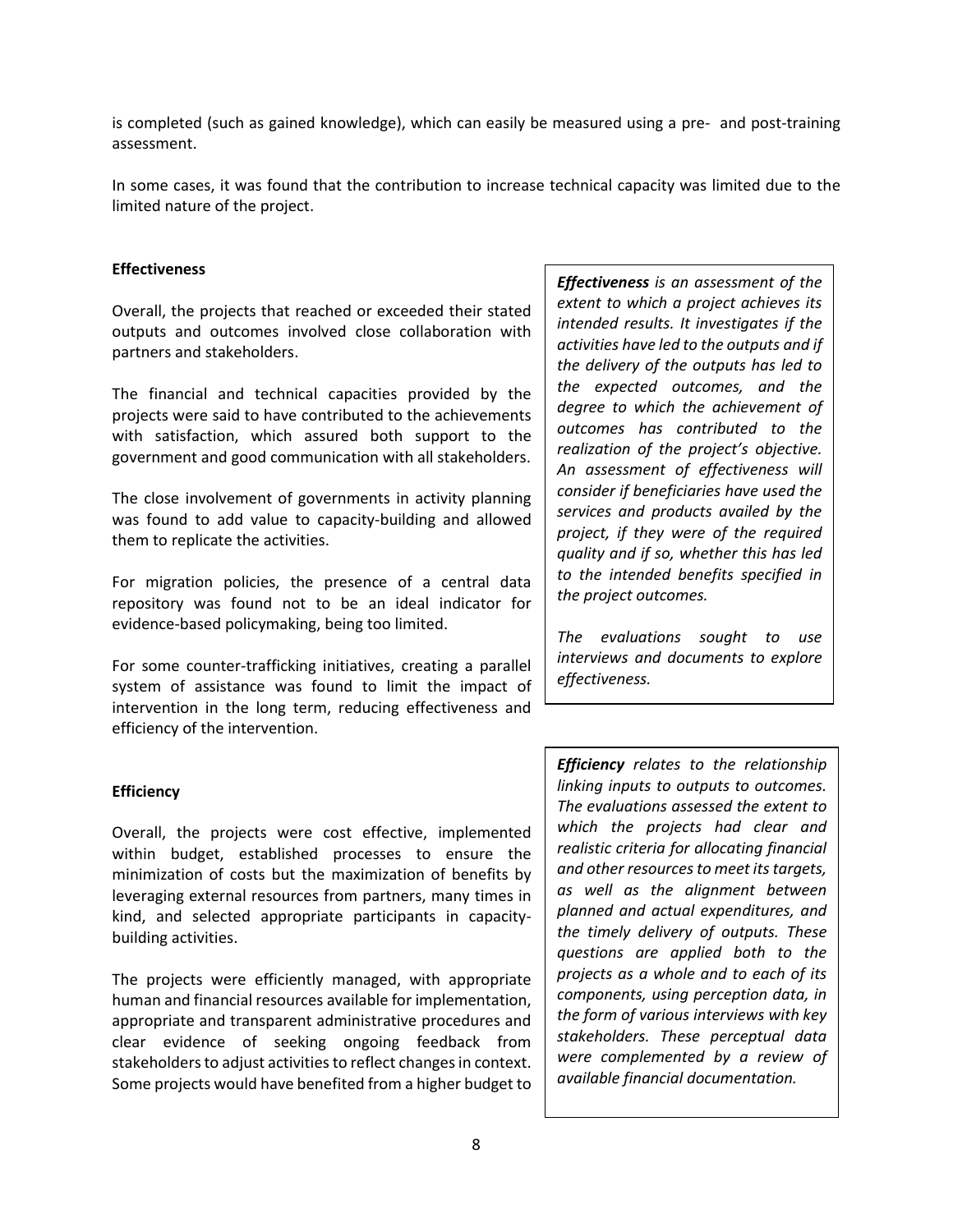reach a greater number of beneficiaries – for example, transport allocated to more regions to deliver training, benefits and so forth.

Monitoring capacity and procedures were relatively weak for all projects. Apart from the submission of interim reports, the projects did not include detailed monitoring systems, including results monitoring frameworks to capture progress.

In all but two of the projects, the project duration was extended, proving the unrealistic time frame set during project development, as well as a lack of comprehensive risk analysis.

No previous presence in a country and remote management were identified as issues delaying activities, as there were no IOM staff on the ground to regularly drive implementation.

Regional projects also encountered challenges in making sure the management site in one country was able to fully grasp issues of the other benefiting country(ies), coordinate/collaborate fully with the benefiting country(ies), implement activities and address challenges.

Governments were also found to take a long time to approve outputs – whether a report, a Migration Profile or a mass media campaign. This again touches upon the need for realistic time frames to allow for review and approval.

Translation, editing and publication of products took time and were rarely forecasted correctly, leading to delays in distribution and sometimes unavailability of published products in time for final workshops.

#### **Sustainability**

Overall, the benefits emanating from the projects seem to have continued to be of value to the benefiting Member States and other stakeholders.

The projects that had a high level of government partner engagement from the beginning of the project proved to be the ones for which project activities continued after the project came to an end.

Examples of follow-up activities:

- National strategy on migration developed and validated by ministries
- Task committees set up continued despite government changes due to strong leadership
- Mass media campaigns funded by governments as follow-up/replicated activities
- National strategic frameworks and action plans to combat TiP
- Processing of human trafficking cases by governments

*The sustainability of a project or programme can be assessed through the question of whether its results and benefits are likely to continue after the project is no longer active and donor funding has been withdrawn. In the case of capacity-building interventions focused on training, sustainability examines the extent to which the knowledge acquired through the training activities is institutionalized in the relevant organizations by becoming standard practice. The evaluations assessed this dimension through interviews and, as far as the available documentation allowed, through a review of documents detailing policies and practices of the relevant organizations.*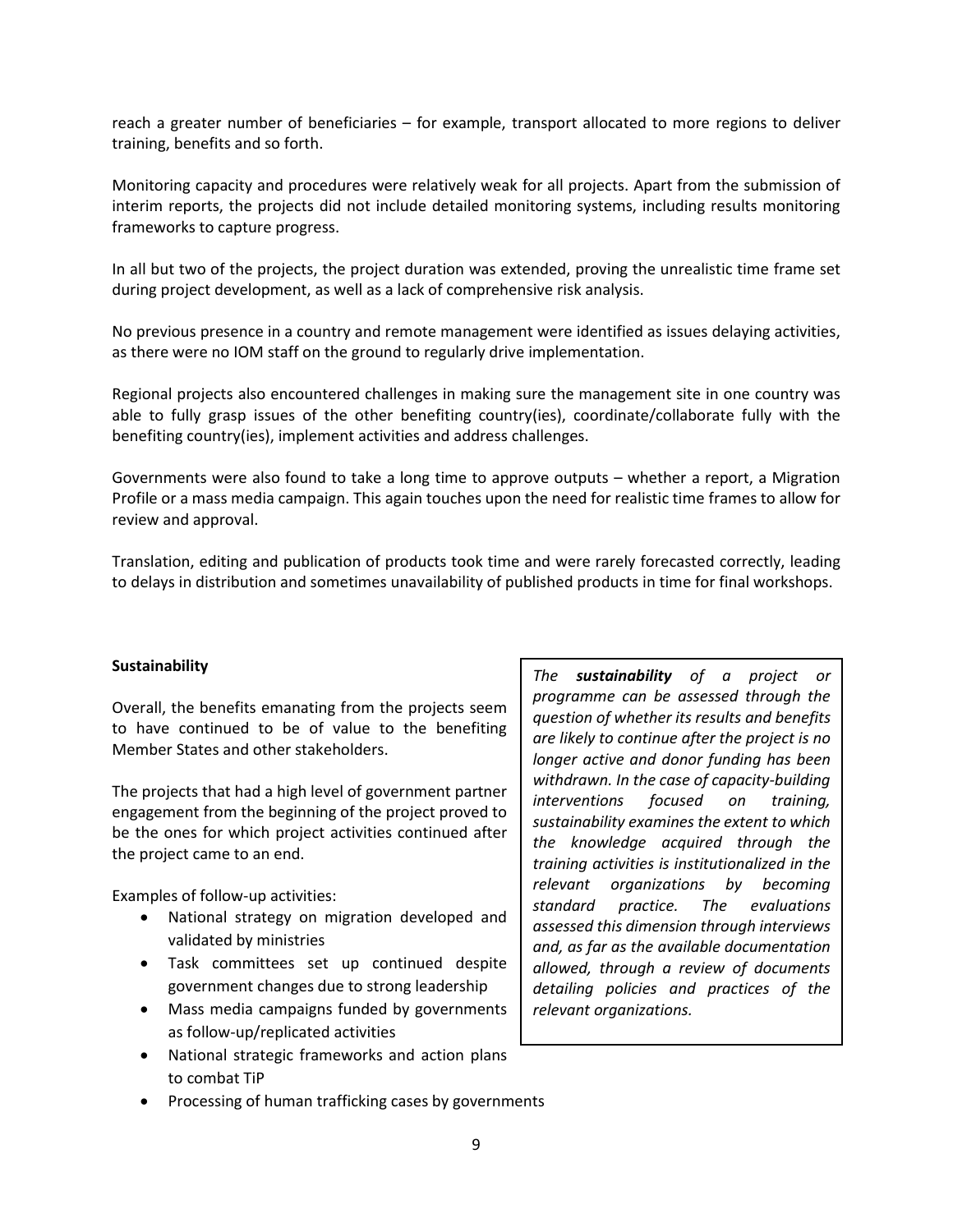- Establishment of shelters for victims of trafficking
- Development of standard operating procedures by relevant departments
- Referral mechanisms for victims of trafficking published
- Migration integrated in national development plans
- Migration policies have spurred and provided data for labour migration policies, and led to revised Immigration Acts and new projects in other thematic areas.

Limitations highlighted included a lack of human and financial resources, structural issues related to mandates and legislative frameworks, and technical capacity gaps that challenged the ability of stakeholders to act on the recommendations resulting from the projects. There were constraints regarding the financial capacity of some of the partners to maintain project activities.

An exit strategy was not always developed during project implementation but in many cases, outputs or reports were used to feed into existing and future projects to support governments in implementing recommendations.

The key issues that need to be clarified for the sustainability of Migration Profile projects are: how frequently to collect data and update the profile; and who will ensure that the future data collection exercises are planned, funded and executed.

#### **Impact**

Even 12 months after the projects ended, it was still early in most cases to cite any impact. However, it is clear that in general the projects influenced future development or finalization of relevant policies on migration and informed inclusion of migration issues in any planning and policy formulation. Furthermore, coordination between migration actors continued and new outputs resulted. Governments had a high level of confidence in the relevance and effectiveness of the support provided by the projects.

For regional projects, various stakeholders lamented that planned regional elements were lost, for instance in terms of original plans and the lack of efforts due to complications in coordinating activities between country partners.

*Impact speaks to long-term results and changes to which an intervention contributes. Impact analysis was used to assess achievement at the outcome and overall objective level. Evaluators wished to assess if the intervention contributed towards reaching the higher-level objective, and to determine the impact or effect of the intervention in proportion to the overall situation of the target group or those effected.*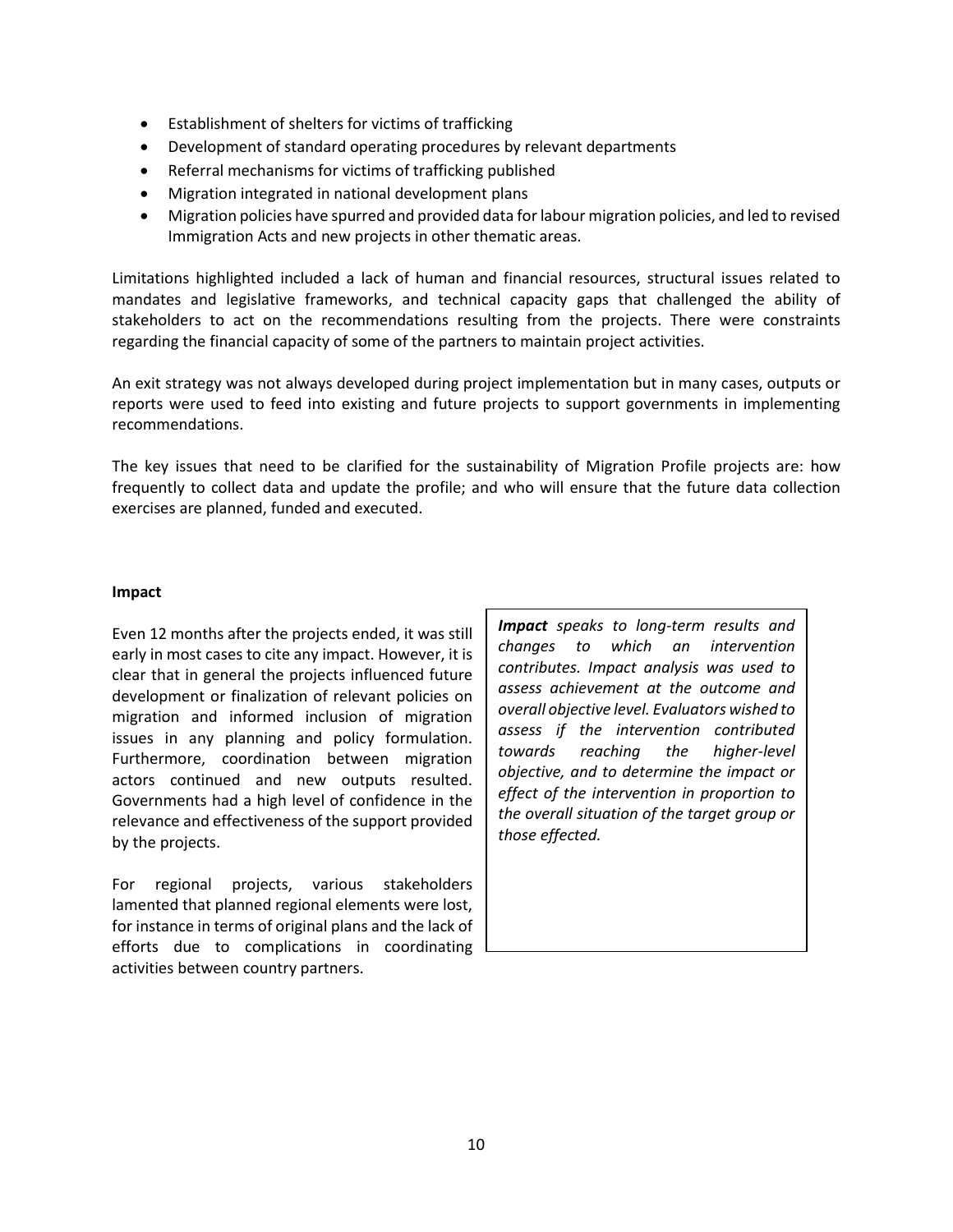#### **Cross-cutting issues**

Adherence to a rights-based approach was evident in most projects even if not explicably mentioned in the project documents.

The projects aimed to mainstream gender throughout the project documents of the more recent projects; however, according to the information collected from interviews, the inclusion of gender at project implementation should be strengthened.

*Cross-cutting issues: The proper inclusion of and adherence to a rights-based approach to programming and gender mainstreaming starts at the design stage of a project. The IOM policy on protection states that IOM protects migrants "by emphasizing the promotion of their dignity, their well-being and respect for their rights and by adopting a rights-based approach in all its policies, strategies, projects and activities, going beyond simply the physical and material needs of migrants" 1 , thus making a rights-based approach a key priority for the organization. Similarly, IOM's Gender Equality Policy 2015–2019 sets out a commitment to gender mainstreaming in project review and endorsement processes. As such, gender mainstreaming also constitutes a priority for IOM, and its inclusion in project design and execution is a measure of its alignment with this organizational priority.* 

*These two components were assessed through document review as well as through interviews with relevant stakeholders.*

## <span id="page-10-0"></span>Recommendations

#### **Relevance**

- 1. Strengthen ToC-based analysis and documentation at project development stage.
- 2. Formulate interventions using a participatory process, in collaboration with the relevant IOM Country Offices and key stakeholders. The use of workshops to formulate interventions would improve the level of buy-in and partners' understanding of the project, and would encourage their active participation in the implementation of related activities.
- 3. Involve the monitoring and evaluation expert in the design of the project results framework. Improving project planning and design is critical to ensuring the proper articulation of results, indicators and an overall ToC. As IOM works towards a result-based management approach, these are increasingly important considerations for new proposals, as a focus on results starts at the planning stage.

#### **Effectiveness**

1. During project design and implementation, enhance the link to decision-making processes in the government, particularly related to how they can support National Action Plans.

 $1$  IOM Policy on Protection – Council 106<sup>th</sup> Session – September 2015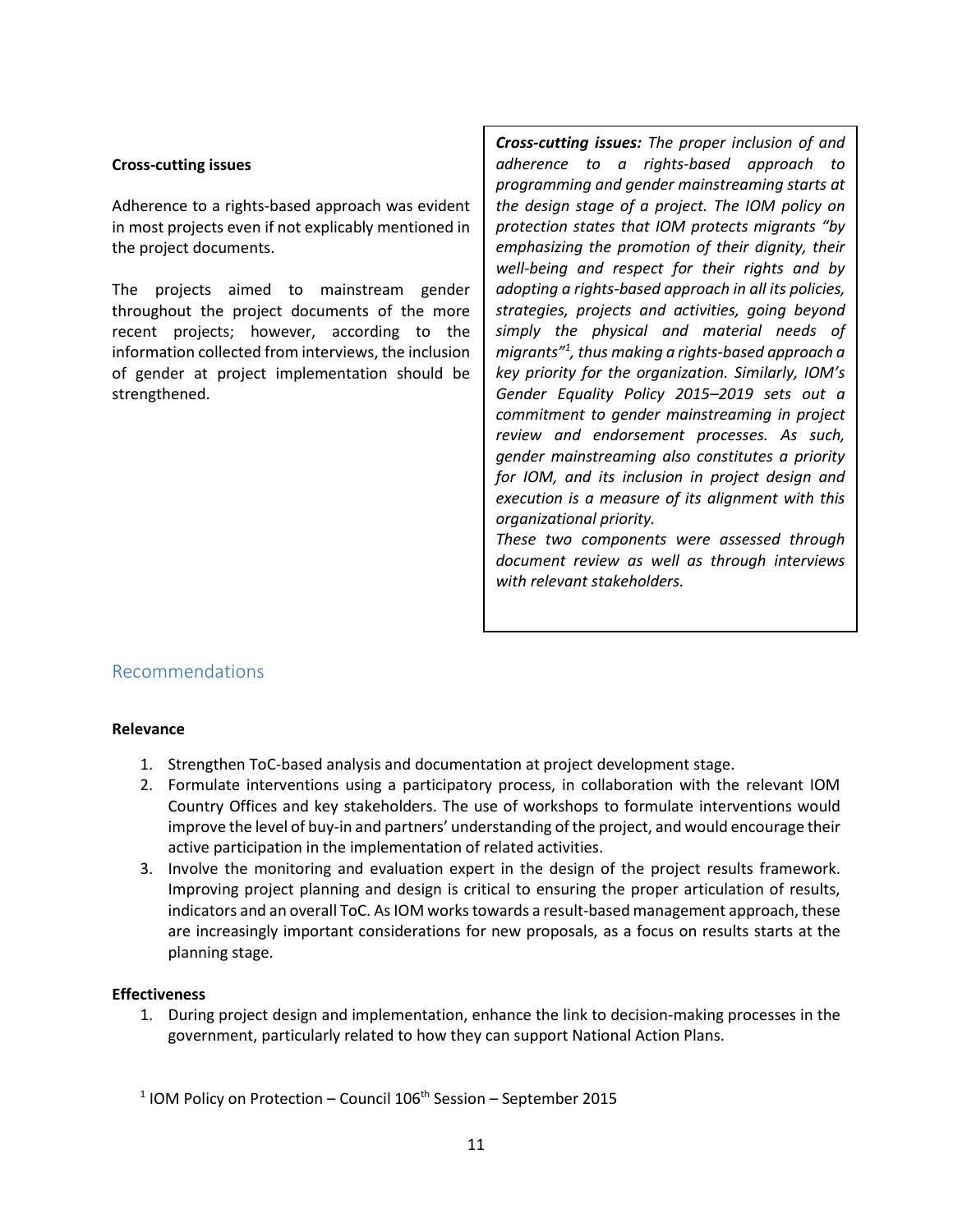2. Establish a communication plan before beginning a new intervention in a country, especially if the budget is significant, in order to avoid creating misunderstandings or erroneous ideas concerning IOM's support. This is particularly important when working with vulnerable groups.

## **Efficiency**

- 1. Re-examine the remote project implementation model as it requires greater resources, including increasing efforts for project monitoring; consider hiring local staff to ensure IOM's presence.
- 2. Continue to look at innovative ways to find alternative modalities of funding for workshops and training courses to improve project efficiency; require counterparts to cover at least part of the costs of attendance.
- 3. Use less ambitious project time frames and targets to avoid the need for no-cost extensions.
- 4. Monitoring and evaluation capacity should allow projects to establish stronger monitoring tools and processes. This would allow staff to collect more systematic data on the medium- and longterm effects of the projects by incorporating, for example, tracer studies for trained individuals. This would require a more systematic approach to obtaining and maintaining contact details of project beneficiaries.
- 5. Sound assumptions/risk analysis are required at the project development stage.

## **Sustainability**

- 1. Continue engagement with governments when possible after the project ends, in order to sustain and expand the results achieved through the project, and to build upon capacities and knowledge of migration management among governments, civil society and private sector actors, among others.
- 2. To build on training already delivered, projects that follow IOM Development Fund initiatives should complement and reinforce past projects and complement each other using an integrated programme approach. Since the actors are the same, current projects should benefit from past projects in terms of improving the sustainability of results.

#### **Impact**

1. Enhance publicity on the project outputs. Increased strategic promotion of documents, such as Migration Profiles, remains necessary in order to make them known to a wider strategic audience, both in the country and beyond, and to promote their use in policy development, project design, research and studies, among others.

#### **Cross-cutting issues**

1. Include a gender focus throughout implementation of projects. This means that gender-related structural inequities must be taken into consideration in all activities, particularly in any documents produced by the projects and in any training delivered.

#### **Recommendations related to counter-trafficking**

- 1. Clarity is required in any legal agreement made by service providers as their action can affect sustainability of project benefits.
- 2. In thematic areas such as TiP and protection of victims, both a long-term intervention and buy-in from the government to take on activities are essential.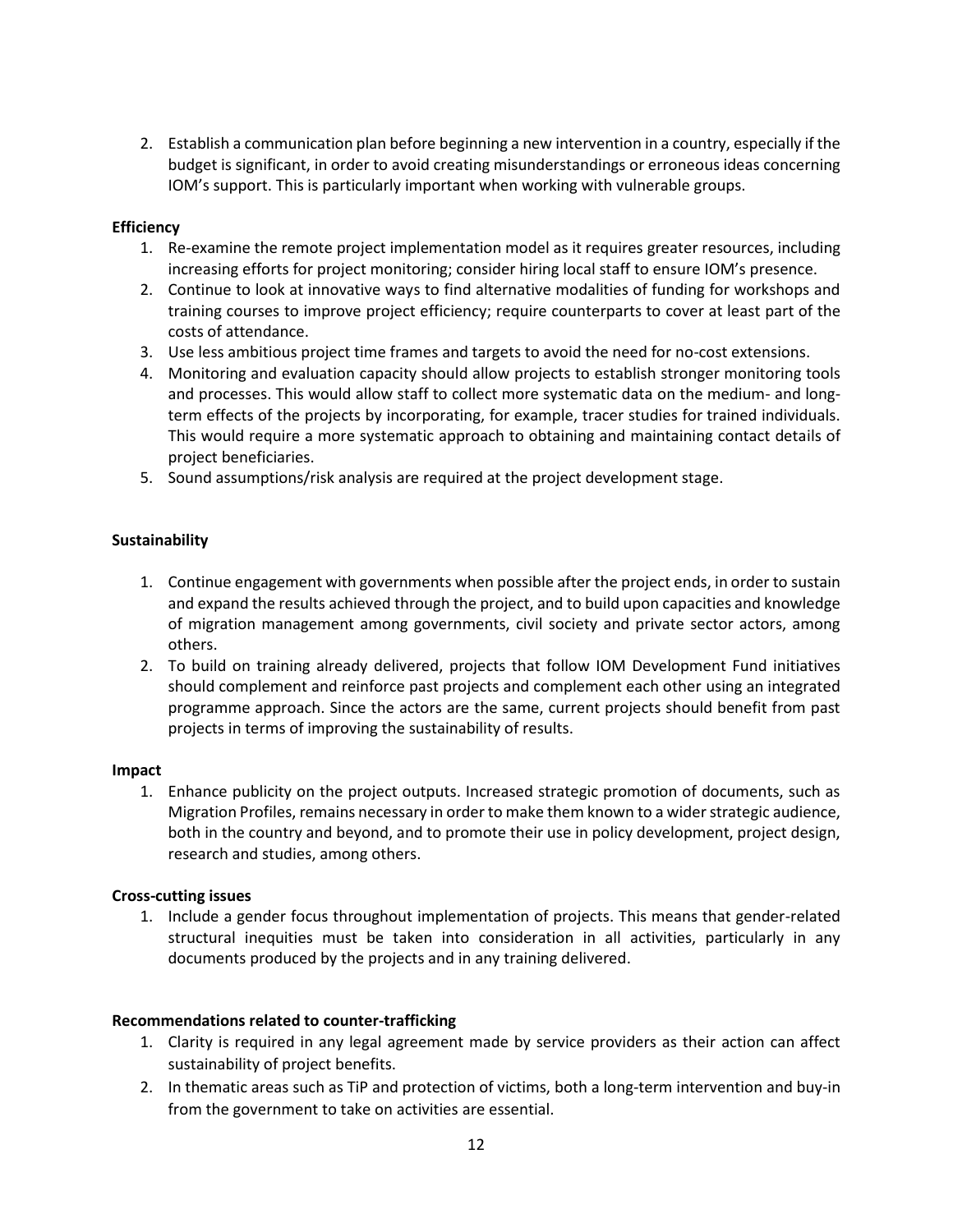- 3. Considering their role in the investigation and apprehension of offenders, police training in TIP is necessary.
- 4. Focus on partnership concerning protection and reinforcement of capacities of local actors already working in areas of protection of vulnerable women and children.

#### **Recommendations related to Migration Profiles**

- 1. For Migration Profiles stakeholder consultation was the cornerstone of success in the delivery of activities and outputs. A lack of post-project engagement or mobilization to promote the Migration Profile after a project ends negatively impacts on the attention to and interest in sustaining the momentum.
- 2. Consider starting a Migration Profile with a Line 1 allocation so it is possible to continue activities with a Line 2 allocation.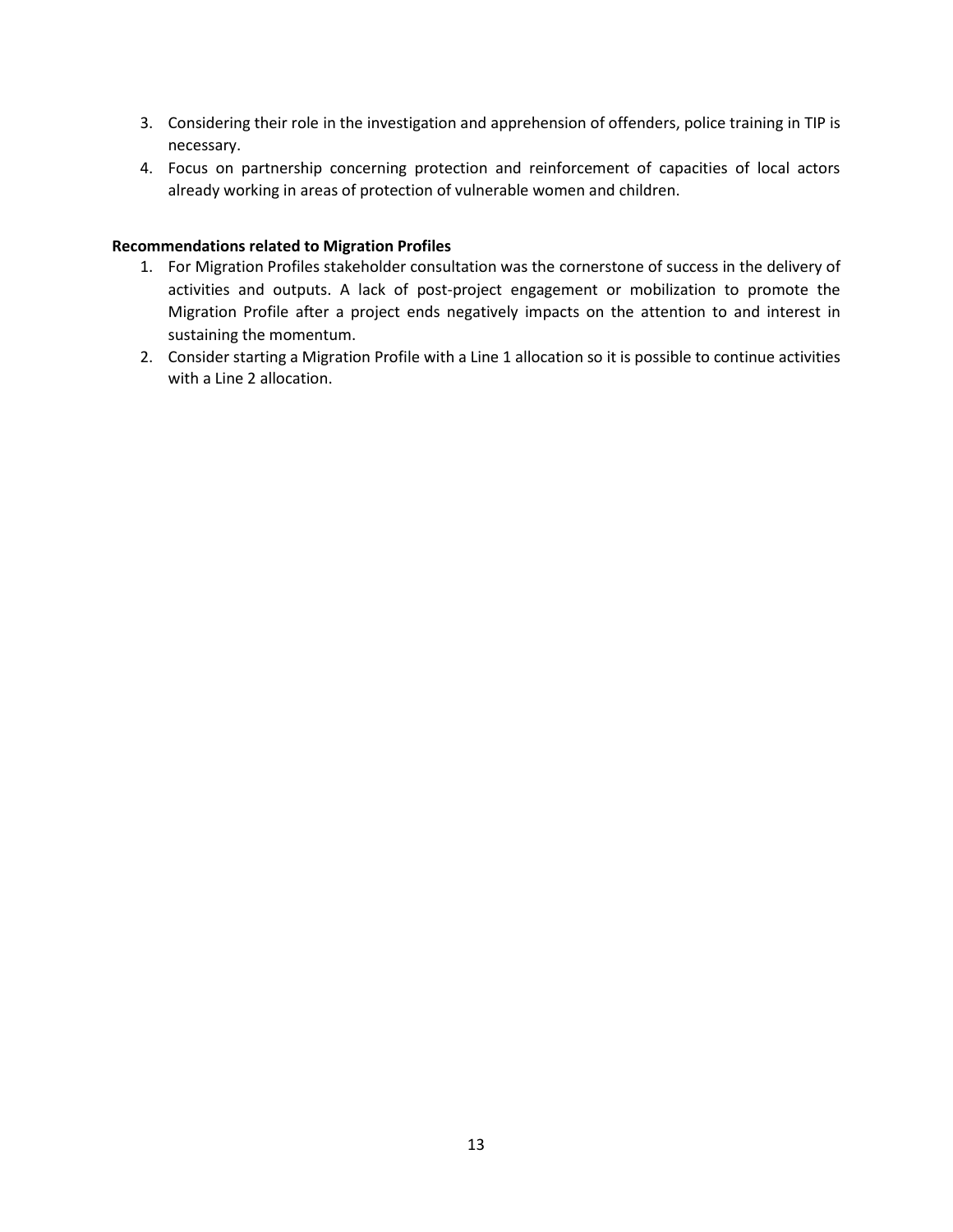## <span id="page-13-0"></span>Annex 1: Challenges encountered and discussed during the ex-post evaluations

Political instability Changing government partners Changing governmental priorities Changing government counterparts Lack of buy-in by the government counterparts Pirating server hosting diaspora websites Difficulty accessing existing data Lack of reliable information Disagreements (related to legal documents) between media companies and governments regarding hosting rights for websites developed Lack of collaboration among partners Lack of coordination among agencies Quality of the outputs delivered by consultants

## <span id="page-13-1"></span>Annex 2: Positive impacts encountered and discussed during the ex-post evaluations

Migration Profiles developed with full coordination by all parties concerned

National strategies on migration developed and validated by ministries

Ownership of project activities by relevant ministries

Inclusion of migration-related outputs in national budget programmes and relevant national department programmes; for example, a Department of Statistics now includes specific migration-related statistics

Passing of specific migration-related laws; for example, a counter-trafficking law

Improvement in TiP world ranking

Governments closely involved in awareness campaigns have consequently used the same or similar material in subsequent campaigns they have sponsored